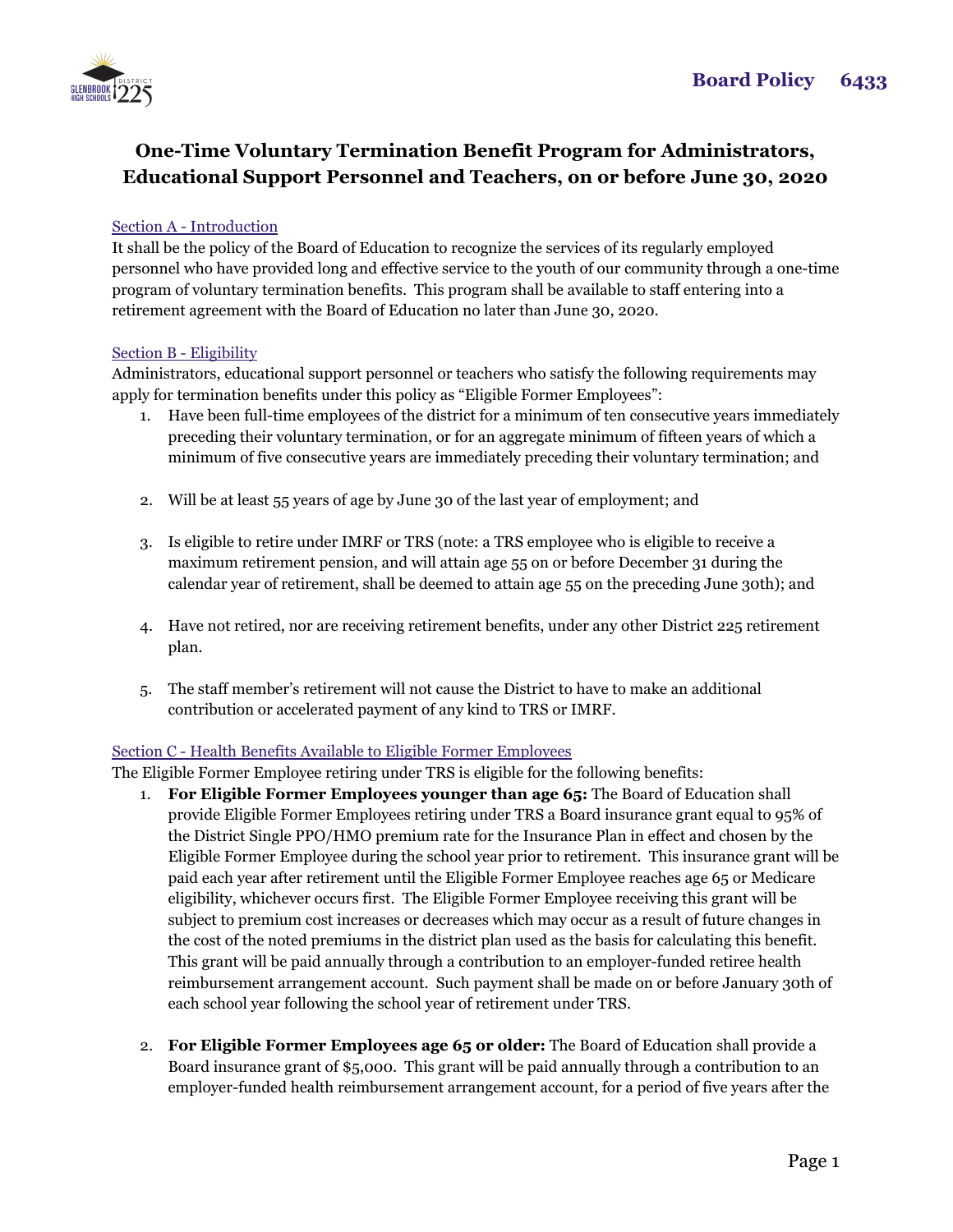

effective date of retirement. Such payment shall be made on or before January 30th of each school year following the school year of retirement under TRS.

The Eligible Former Employee retiring under IMRF may select one of the following benefit options:

- 1. **For Eligible Former Employees younger than age 65:** The Board of Education shall provide Eligible Former Employees retiring under IMRF access to medical insurance coverage under one of the district's health care plans accessible to retirees, as selected by the Eligible Former Employee until the Eligible Former Employee reaches age 65 or Medicare eligibility, whichever occurs first. The Board shall pay an amount equal to 95% of the individual premium for the type of plan selected; the Eligible Former Employee shall be responsible for the remaining individual premium as well as the full amount for any dependent coverage elected. In the event that the plan selected by the Eligible Former Employee is no longer an option, the Eligible Former Employee may select coverage under one of the remaining plans, if any, or under a plan that may be designated by the district, at its discretion.
- 2. **For Eligible Former Employees age 65 or older:** The Board of Education shall provide an employer-funded retiree health reimbursement arrangement contribution of \$5,000. This benefit will only be provided to those Eligible Former Employees who waive participation in Glenbrook's Medicare Part B Supplement program. This grant will be paid annually for a period of five years after the effective date of retirement. Such payment shall be made on or before January 30th of each school year following the school year of retirement under IMRF.

## Section D - Additional Health and Insurance Benefits for Eligible Former Employees

- 1. **Employer-Funded Health Reimbursement Arrangement Account:** In addition to the benefits provided in Section C, the Board of Education shall contribute \$2,500, annually, to an employer-funded health reimbursement arrangement account, on behalf of the Eligible Former Employee, for a period of five years after the effective date of retirement.
- 2. **Additional Sick or Vacation Leave:** An Eligible Former Employee who submits the resignation and retirement notice as outlined in Section G of this policy will be credited with additional sick or vacation leave as follows:
	- a. Eligible Former Employees retiring under TRS will be credited with up to an additional 170 days of sick leave, based on the number of days necessary to achieve one full additional year of TRS service credit, as long as, at the time of the credit, the provisions of 40 ILCS 5/16-128(d-10) and 80 Ill. Admin Code 1650.351(c) permits a grant of sick leave days in excess of the normal allotment five years prior to retirement without triggering any employer contributions. The sick leave will be credited upon acceptance of the Eligible Former Employee's notice to retire and will be made available for use pursuant to TRS rules and regulations.
	- b. Eligible Former Employees retiring under IMRF will be credited with up to an additional 221 days of vacation leave, based on the number of days necessary to achieve one full year of IMRF service credit as long as, at the time of the credit, the provisions of IMRF permit a grant of vacation days prior to retirement without triggering any employer contributions. The allocation of vacation leave will be credited upon acceptance of the Eligible Former Employee's notice to retire. Any unused vacation leave will be converted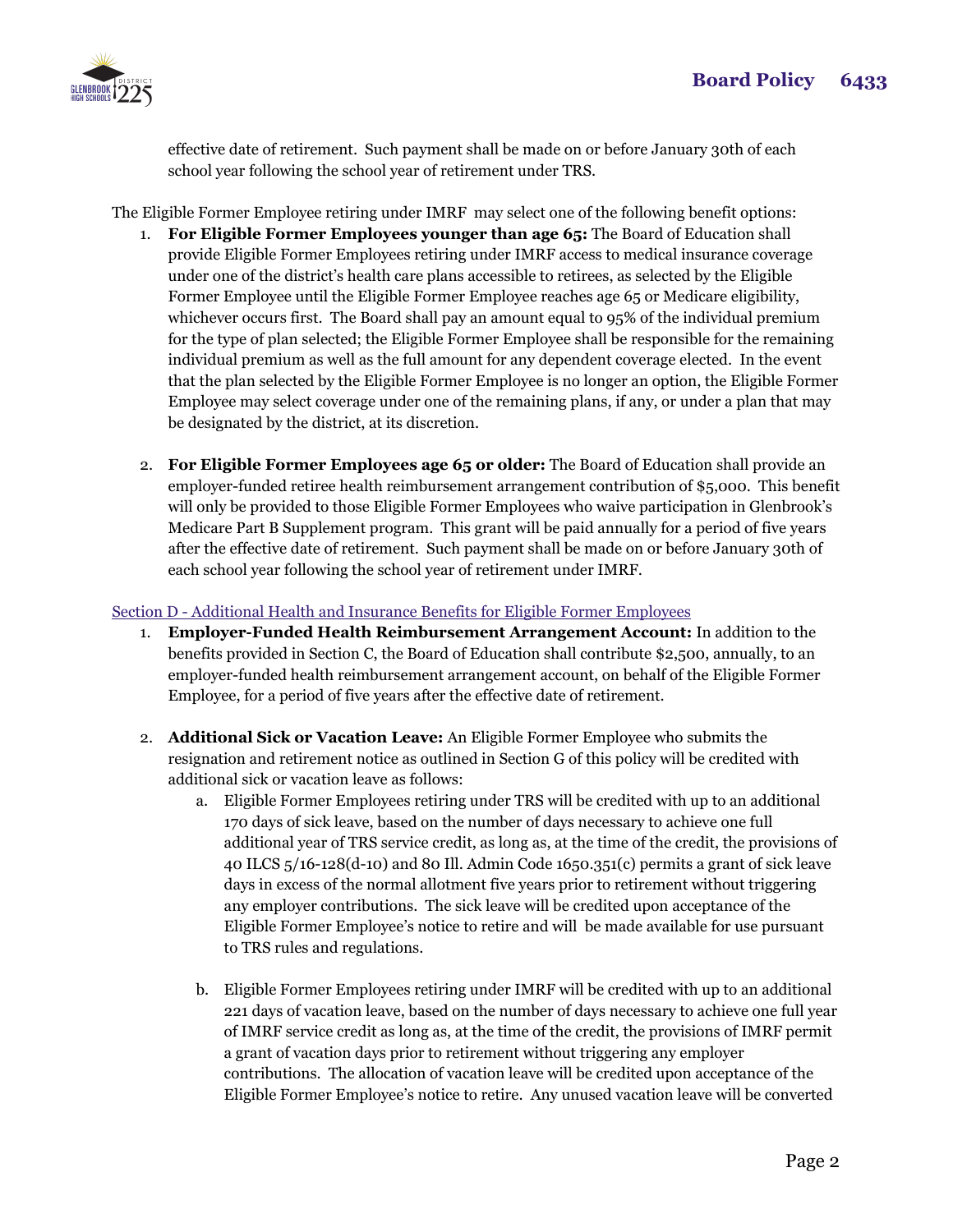

to sick leave at the conclusion of employment, with exception of the option provided for within Section F of this policy, and will be made available for use pursuant to IMRF rules and regulations. The district reserves the right to deny the use of vacation time as provided for within existing policies and procedures.

- 3. **Access to Term Life Insurance:** The Eligible Former Employees shall be allowed to convert any term life insurance, bought or provided for by the district, and carried on their last date of employment, to any alternative policy if approved by the insurance carrier and allowable under the group policy terms. After such conversion, Eligible Former Employees shall be responsible for full payment of any premium.
- 4. **Access to the Employee Assistance Program:** Eligible Former Employees shall be allowed to continue to participate, at no cost, in the Employee Assistance Program provided by the Board for regularly employed personnel.

### Section E - Salary Benefits Available to Eligible Former Employees

In addition to the benefits outlined in this policy, Eligible Former Employees will have access to the salary benefits outlined in Section E of their respective retirement policy (e.g., Board Policy 6100, 6110, or 6432).

### Section F - Unused Vacation Benefits

In addition to those benefits contained in Section C, D, and E, Eligible Former Employees who were employed by the district on a full-time, and receive vacation days, may choose to have the Board of Education directly contribute to an employer-funded health reimbursement arrangement account, the value of up to ten (10) days of unused vacation days, at their then-current annual base salary per diem rate for the first year of retirement. This provision does not apply to Eligible Former Employees participating in IMRF that are credited with additional vacation days defined within Section D of this policy. For Eligible Former Employees participating in IMRF, any other vacation days accrued and earned, must be used or they will convert to sick leave on the employee's last day of work.

#### Section G - Required Procedures for Participation and Receipt of Benefits

- 1. All requests for participation in this plan must be submitted in writing to the Assistant Superintendent for Human Resources prior to June 30, 2020. The request shall include a copy of the Eligible Former Employee's latest statement from the IMRF or TRS retirement system indicating the Eligible Former Employee's credit information, including accumulated sick leave credit information.
	- a. Retirement shall be effective at the end of a school year for a TRS participant, at the earliest of June 30, 2024 for a TRS participant
	- b. Retirement shall be effective at the end of a calendar or fiscal year for an IMRF participant, at the earliest of June 30, 2022 for an IMRF participant.
- 2. Participation in the benefits of this plan is dependent on the Retiree's unconditional and irrevocable resignation from employment, and acceptance by the Board of Education, for retirement effective no later than June 30, 2025. Any Eligible Former Employee who does not fulfill his/her contract through this time, for whatever reason, shall be ineligible for any of the benefits contained in this, or other retirement policies.